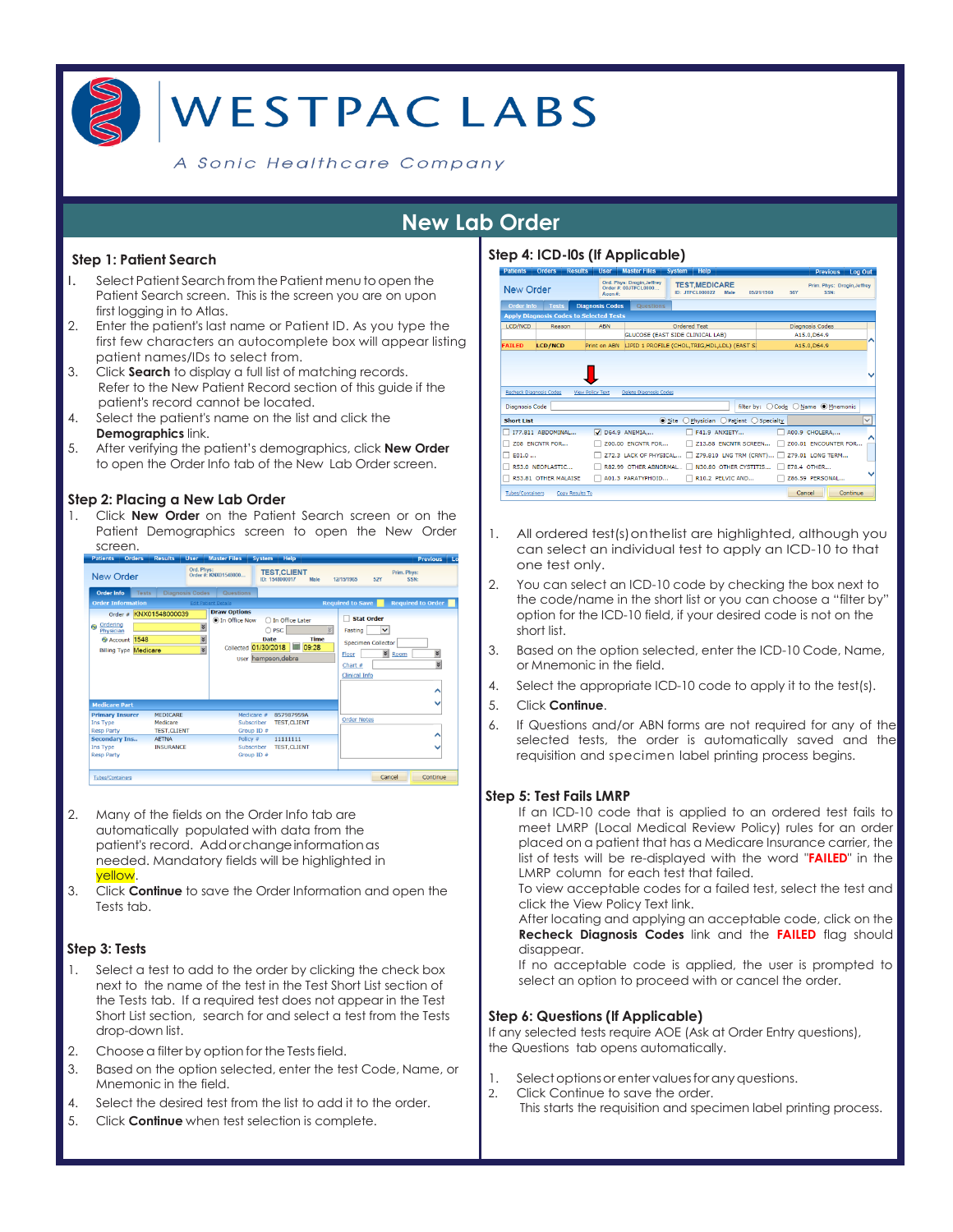

# **WESTPACLABS**

A Sonic Healthcare Company



#### **Step 1: Verify that the Patient is New**

- l. ClickPatient Searchon thePatientsmenu.
- 2. Enter the patient's name (*LAST, FIRST*) in the Patient field.
- 3. Click **Search**.
- 4. If a record is not found, click the *New Patient* link to open a blank record in the Patient Demographics screen.

#### **Step 2: Enter Patient Detail Information**

- I. Select the Billing Type from the drop-down list.
- 2. Enter the required information (yellow fields) and other pertinent information about the patient.
- 3. Click **Save**.
- 4. Click the *Guarantor* link to add guarantor information. (If Guarantor information is the same as the patient information, click **Copy from Patient** in the Guarantor Information dialog box to transfer the information.)

#### **Step 3: Enter Patient Insurance Information**

- 1. There are two methods for adding in the insurance information.
- 2. Method one is you can click the*Insurance*tab.
- 3. Click on New Provider Link.
- 4. Select a Primary Insurance provider from the drop-down list.
- 5. Enter mandatory fields and click **Save**.
- 6. To add Secondary and Tertiary insurance providers repeat above steps.
- 7. Method two is you can click Save, at which point you will get notified that the patient's billing type has changed. After clicking OK on that message, you will get automatically directed to the New Provider screen. You can then proceed with steps 4- 6.
- 8. To edit or remove an insurance provider click on appropriate link.

| Pauents<br><b>URGIS</b>            | results<br><b>USHI</b> | <b>Master Files</b>      | эүынш   | neip.                                            |                    |            | <b>Previous</b>               | <b>Log Out</b>        |              |
|------------------------------------|------------------------|--------------------------|---------|--------------------------------------------------|--------------------|------------|-------------------------------|-----------------------|--------------|
| <b>Patient Demographics</b>        |                        |                          |         | <b>TEST, PATIENT J</b><br><b>ID: JTFCL000018</b> | 06/07/1960<br>Male | <b>56Y</b> | Prim, Phys:<br>SSN:           |                       |              |
| <b>Details</b><br><b>Insurance</b> |                        |                          |         |                                                  |                    |            |                               |                       |              |
| <b>Active Insurance Providers</b>  |                        |                          |         |                                                  |                    |            | <b>Missing Information MT</b> |                       |              |
| <b>Insurance Provider</b>          | Policy $#$             | Group #                  | Expires | <b>Billing Type</b>                              | Pre-Approved/Local | Priority   |                               |                       | $\circ$      |
| <b>BLUE SHIELD OF RI</b>           | 123456                 | 9876                     |         |                                                  | Pre Approved       | Primary    |                               | $\Delta$<br>$\sqrt{}$ | ⌒            |
|                                    |                        |                          |         |                                                  |                    |            |                               |                       | $\checkmark$ |
| <b>E</b> New Provider              | Edit Provider          | <b>X</b> Remove Provider |         |                                                  |                    |            |                               |                       |              |
|                                    |                        |                          |         |                                                  |                    |            |                               |                       |              |

#### **Step 1: Search Lab Reports**

- 1. Select Reports from the Results menu.
- 2. By default reports received over the previous 7 days will appear on the screen if they have not been previously viewed or printed.
- 3. To search for patient specific reports, click on Search Criteria and enter pertinent information about the report in the corresponding fields.
- 4. Click **Search**.

| <b>Patients</b>   | <b>Orders</b>          | <b>Results</b>               | <b>User</b>                                                                     | <b>Master Files</b>   | <b>System</b> | <b>Help</b>     |      |                              |            | <b>Send Orders</b> |           |    | Previous Log Out                    |  |
|-------------------|------------------------|------------------------------|---------------------------------------------------------------------------------|-----------------------|---------------|-----------------|------|------------------------------|------------|--------------------|-----------|----|-------------------------------------|--|
| Reports           |                        |                              |                                                                                 |                       |               | ID: JTECL000095 | Male | <b>TESTING, SONICCAPFOUR</b> | 06/17/1965 | 51Y                |           |    | Prim, Phys: Drogin, Jeffrey<br>SSN: |  |
| <b>Reports</b>    | <b>Search Criteria</b> |                              |                                                                                 |                       |               |                 |      |                              |            |                    |           |    |                                     |  |
|                   |                        |                              |                                                                                 |                       |               |                 |      |                              |            |                    | UT.       |    | <b>Unsolicited Tests</b>            |  |
| Patient           | ID.                    | Order #                      | Accession #                                                                     | Collected             |               | Resulted        |      | Reported                     |            | <b>New</b>         | Lab       |    | Report Stat.                        |  |
|                   |                        |                              | TESTING.SO JTFCL0000JTFCL000 27510217004/20/17 07:004/20/17 13:3:04/20/17 13:3: |                       |               |                 |      |                              |            |                    | <b>EM</b> | ШT | Final                               |  |
|                   |                        |                              | TESTING,CAUTFCL0000JTFCL000 Z7510216404/20/17 07:0004/20/17 13:3:04/20/17 13:3  |                       |               |                 |      |                              |            |                    | <b>EM</b> |    | <b>UT A Final</b>                   |  |
|                   |                        |                              | TESTING.SOUTFCL0000JTFCL000 Z7510134704/20/17 07:004/20/17 11:204/20/17 11:21   |                       |               |                 |      |                              |            | $\mathbf x$        | <b>EM</b> |    | <b>UT C Final</b>                   |  |
|                   |                        |                              | TESTING.SOUTFCL0000JTFCL000275072325E04/17/17 07:004/20/17 11:1/04/20/17 11:1/  |                       |               |                 |      |                              |            |                    | <b>FM</b> |    | Final                               |  |
|                   |                        |                              | TESTING.SOUTFCL0000JTFCL000 Z7509257204/19/17 07:004/20/17 07:404/20/17 07:41   |                       |               |                 |      |                              |            |                    | <b>FM</b> |    | <b>Final</b>                        |  |
|                   |                        |                              | TESTING.SOUTFCL0000JTFCL000 Z7509258104/19/17 07:004/20/17 05:404/20/17 05:40   |                       |               |                 |      |                              |            |                    | <b>FM</b> |    | <b>Final</b>                        |  |
|                   |                        |                              | TESTING.SOUTFCL0000JTFCL000 Z7509256104/19/17 07:0004/19/17 15:1/04/19/17 15:1/ |                       |               |                 |      |                              |            |                    | <b>FM</b> |    | <b>A</b> Final                      |  |
|                   |                        |                              | TESTING,CAUTFCL0000JTFCL000 Z7508196604/18/17 12:104/18/17 12:204/18/17 12:21   |                       |               |                 |      |                              |            |                    | EM        |    | Final                               |  |
|                   |                        |                              | TESTING, DAJTFCL0000JTFCL000 27482306603/23/17 19:5:03/23/17 20:004/18/17 11:5( |                       |               |                 |      |                              |            |                    | EM        | шT | Final                               |  |
|                   |                        |                              | TEST.ACCOUDTFCL0000JTFCL000 27476233703/17/17 14:2i03/17/17 15:0i04/18/17 11:5i |                       |               |                 |      |                              |            |                    | EM        |    | Final                               |  |
|                   |                        |                              | TESTING.ELÚTFCL0000JTFCL000 Z7475265903/16/17 15:003/16/17 15:1-04/18/17 11:5(  |                       |               |                 |      |                              |            |                    | <b>EM</b> |    | Final                               |  |
|                   |                        |                              | TEST.DEBRAJTFCL0000JTFCL000 Z7476221703/17/17 13:503/20/17 11:404/17/17 17:00 X |                       |               |                 |      |                              |            |                    | <b>FM</b> |    | <b>Final</b>                        |  |
|                   |                        |                              | TESTING.SOUTFCL0000JTFCL000 Z7507242904/17/17 07:004/17/17 14:404/17/17 14:41   |                       |               |                 |      |                              |            |                    | <b>FM</b> |    | <b>A</b> Final                      |  |
|                   |                        |                              | TESTING.SOUTFCL0000JTFCL000 Z7507241904/17/17 07:0004/17/17 14:0004/17/17 14:01 |                       |               |                 |      |                              |            |                    | <b>FM</b> |    | <b>Final</b>                        |  |
|                   |                        |                              | TESTING.SOUTFCL0000JTFCL000 Z7507223004/17/17 07:0004/17/17 14:004/17/17 14:0)  |                       |               |                 |      |                              |            |                    | <b>EM</b> |    | <b>UT A Final</b>                   |  |
| <b>Report</b>     | <b>B</b> Historical    |                              | III Mark Report As Read                                                         | <b>P</b> Order        |               |                 |      |                              |            |                    |           |    |                                     |  |
| Print All Reports |                        | III Mark All Reports As Read |                                                                                 | Print All PDF Reports |               |                 |      |                              |            |                    |           |    | Result List                         |  |

#### **Step 2: View Lab Report**

Based on the search criteria provided in the Search Criteria tab, the list of reports automatically opens in the Lab Reports tab.

|                   | -------                | ----------                 |                         | ---------------       |                |                                               |      |                                                                                        | ound Orders |           | <b>FIGHOUS LOW OUL</b>              |         |
|-------------------|------------------------|----------------------------|-------------------------|-----------------------|----------------|-----------------------------------------------|------|----------------------------------------------------------------------------------------|-------------|-----------|-------------------------------------|---------|
| <b>Reports</b>    |                        |                            |                         |                       |                | <b>TESTING.SONICCAPSIX</b><br>ID: JTFCL000097 | Male | 07/06/1946                                                                             | <b>70Y</b>  |           | Prim. Phys: Drogin, Jeffrey<br>SSN: |         |
| <b>Reports</b>    | <b>Search Criteria</b> |                            |                         |                       |                |                                               |      |                                                                                        |             |           |                                     |         |
|                   |                        |                            |                         |                       |                |                                               |      |                                                                                        |             | UT        | <b>Unsolicited Tests</b>            |         |
| Patient           | ID                     | Order #                    | Accession #             | Collected             |                | Resulted                                      |      | Reported                                                                               | <b>New</b>  | Lab       | Report Stat                         | $\circ$ |
|                   |                        |                            |                         |                       |                |                                               |      | TESTING,SO TFCL00001TFCL000 Z7509256104/19/17 07:0004/19/17 15:1/04/19/17 15:1!        |             | <b>EM</b> | <b>A</b> Final                      |         |
|                   |                        |                            |                         |                       |                |                                               |      | TESTING, SONJTFCL00000JTFCL0000 Z75072429 04/17/17 07:00 04/17/17 14:49 04/17/17 14:48 |             | <b>EM</b> | A Final                             | ∧       |
|                   |                        |                            |                         |                       |                |                                               |      |                                                                                        |             |           |                                     |         |
|                   |                        |                            |                         |                       |                |                                               |      |                                                                                        |             |           |                                     |         |
|                   |                        |                            |                         |                       |                |                                               |      |                                                                                        |             |           |                                     |         |
|                   |                        |                            |                         |                       |                |                                               |      |                                                                                        |             |           |                                     |         |
|                   |                        |                            |                         |                       |                |                                               |      |                                                                                        |             |           |                                     |         |
|                   |                        |                            |                         |                       |                |                                               |      |                                                                                        |             |           |                                     |         |
|                   |                        |                            |                         |                       |                |                                               |      |                                                                                        |             |           |                                     |         |
|                   |                        |                            |                         |                       |                |                                               |      |                                                                                        |             |           |                                     |         |
|                   |                        |                            |                         |                       |                |                                               |      |                                                                                        |             |           |                                     |         |
|                   |                        |                            |                         |                       |                |                                               |      |                                                                                        |             |           |                                     | v       |
|                   |                        |                            |                         |                       |                |                                               |      |                                                                                        |             |           |                                     |         |
| <b>Report</b>     | <b>B</b> Historical    |                            | I Mark Report As Unread |                       | <b>P</b> Order |                                               |      |                                                                                        |             |           |                                     |         |
|                   |                        |                            |                         |                       |                |                                               |      |                                                                                        |             |           |                                     |         |
| Print All Reports |                        | I Mark All Reports As Read |                         | Print All PDF Reports |                |                                               |      |                                                                                        |             |           | <b>Result List</b>                  |         |

- Report status (Partial of Final) will be displayed.
- Details of the report can be viewed by clicking on Result List
- Hover over the arrow to the right of the links below to view or print
	- 1. Report
	- 2. Historical Report
	- 3. Order Report